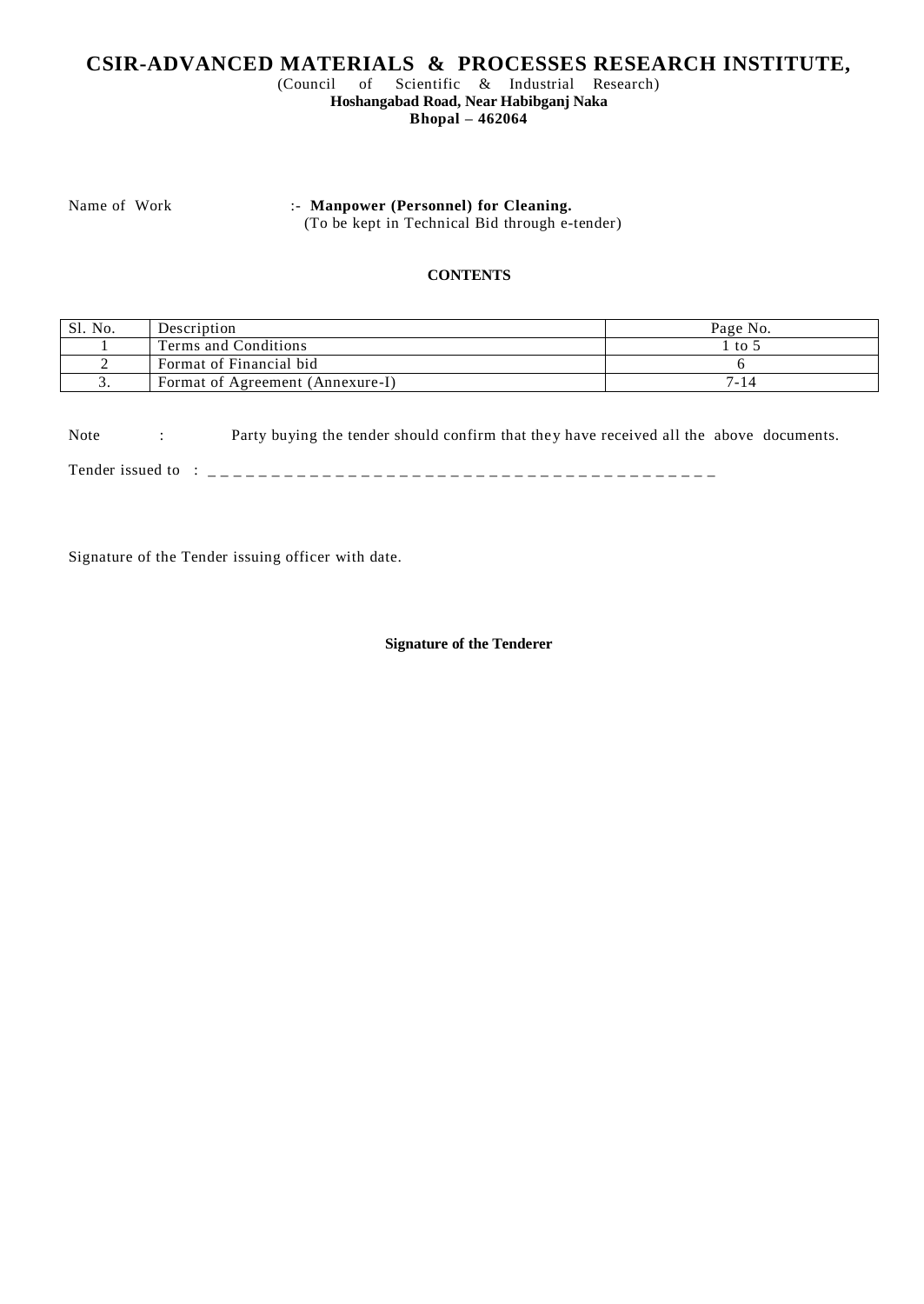# CSIR-DVANCED MATERIALS & PROCESSES RESEARCH INSTITUTE

(Council of Scientific & Industrial Research)

Hosangabad Road, Near Habibiganj Naka, Bhopal –462064

# **TENDER FORM (Technical Bid)**

#### **General Terms and Conditions of the Job Contract For Cleaning.**

#### 1.0 **SCOPE OF WORK**

The Contractor's scope of work shall consist of providing Cleanliness services to the Institute buildings, corridors, open space around buildings, clean rooms, various laboratories, Guest House etc. and for maintenance of all bathrooms/toilets etc. in the institute.

 Cleanliness services are also to be provided in the CSIR-AMPRI colony area including cleaning of all Roads, approach paths, foot-paths on both sides of the roads, cleaning and lifting of garbage from round and inside the various garbage pits located in the Instt./Colony area. Number of persons are to be deployed by the contractor on job contract basis**,** after ascertaining the work area manpower requirement and other relevant factors (At present **12** Safaiwalas workers are deployed for the above work). Job specification are as under :-

- a) It shall be the responsibility of the contractor to keep the desired location hygienic to the satisfaction of the laboratory. Required materials (Consumables) for assigned task will be supplied by the Laboratory to the contractor. It shall be responsibility of the contractor to satisfy the Laboratory that the use of such cleaning materials is made diligently and only for the assigned task as covered by the agreement.
- b) Sweeping and mopping of all the rooms, laboratories, offices, corridor etc.
- c) Dusting of the furniture, fitting and fixtures of the laboratory.
- d) Removal of cobweb.
- e) Sweeping of Road, foot path, pathway, pavements, terrace, stair case and open area.
- f) Garbage collection and its disposal.
- g) Cleaning of all the toilets and bath rooms with cleaning/washing powder and putting disinfectant, air freshener and nepthelene balls minimum twice a day to the entire satisfaction of authorized representative(s) of Director. At present total number of toilets are numbering to 20. The number may increase.
- h) Cleaning /sweeping of main gate, main road, in front of main gate all the roads of the entire CSIR-AMPRI Campus.
- i) Garbage collection from staff quarters situated at CSIR-AMPRI campus every day including holidays and of days and its disposal. At present total number of quarter is 101 and it may increase.
- j) Sweeping and mopping of staircase of all the staff quarters and sweeping of approach roads.
- k) Removals of chokes from drainage from time to time and periodical cleaning of under ground drains and open drains.
- l) Special cleaning of all the drains, outlets, terrace, etc. before monsoon to avoid any water stagnation and leakage.
- m) Sweeping, mopping and cleaning of CSIR-AMPRI Guest house comprising with 10 rooms and adjacent area to the entire satisfaction of authorized representative(s) of Director round the clock on all the days of week including holidays and off days.
- n) Any other allied work assigned from time to time.

#### **TERMS AND CONDITIONS OF THE CONTRACT**

- 1. Bidder must be from Registered firms holding licence as applicable under CL(R&A) Act and having experience and expertise in providing Manpower in CSIR/or its National Laboratories/Govt./Semi Govt. /Public/Private sector Undertakings / Business Houses/Industry of repute who employ the persons trained for providing aforementioned services.
- 2. The firm must be registered with Bhopal Administration/Licensing authority or any state/Union Territory/Labour Commissioner, Bhopal/Any State /U.T. of India.
- 3. The bidder(s) shall deposit alongwith the tender, an earnest money deposit of **`.48,000/- (` Forty Eight Thousand Only)** by way of Demand Draft in favour of the Director, CSIR-AMPRI, Bhopal are **through NEFT/RTGS to AMPRI, Bhopal Account No.131610011004778 IFSC Code ANDB0001316 (Copy of EMD transfer receipt must be enclosed as payment proof mentioning the particulars)** which will be refunded to the unsuccessful bidder(s) within two months from the date of opening of the tenders. Tenders without earnest money will not be considered. In case payment of EMD is being made through DD it should be submitted on are before **1:00PM 31.10.2019**.
- 4. Tenders received after **1:00 pm on 31.10.2019** whether sent by post or delivered in person are liable to be rejected.
- 5. The bidder(s) must quote the **service charge in percentage** in figures as well as in words in the enclosed format [please refer point no. 12(b)] and 43 of this tender document.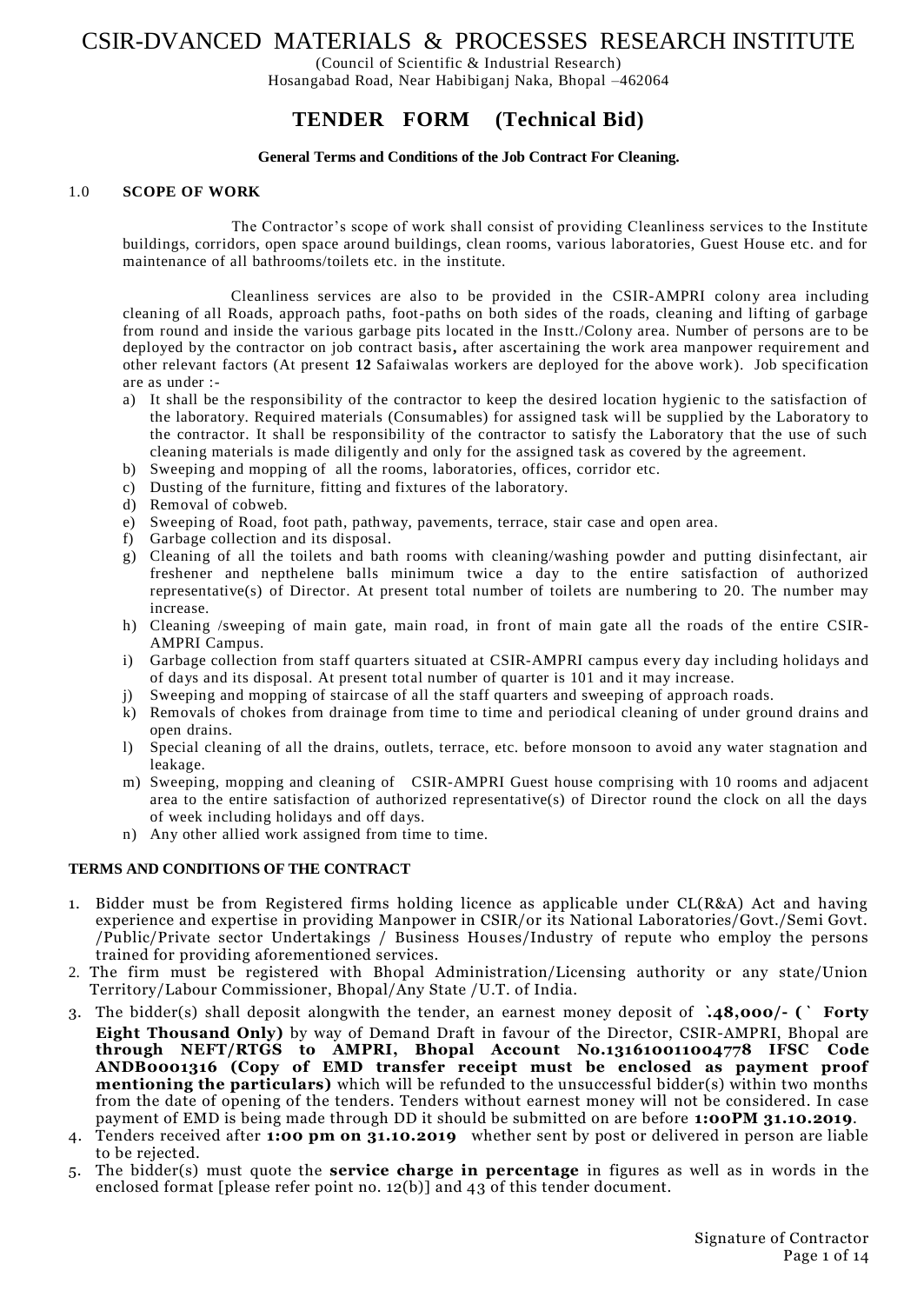6. The successful bidder(s) will be required to furnish, as a security deposit through DD/FD/Bank Guarantee duly endorsed for **`.2,40,000/- (` Two Lakh Forty thousand Only)** from a Nationalized Bank in favour of "The Director, CSIR-AMPRI, Bhopal" payable at Bhopal with a validity for 13 months. This Security deposit will be required to be furnished within 10 days from the date of award of contract and may be utilized by Director CSIR-AMPRI, in case of breach in contract and without any prior notice and no claim whatsoever on this account shall be considered. Security deposit will be returned to the

contractor alongwith the earnest money of **`.48,000/-** after satisfactory completion of the contract.

- 7. Director CSIR-AMPRI, Bhopal does not bind himself to accept the lowest tender and reserves the right to reject or partially accept any or all the tenders received without assigning any reasons whatsoever.
- 8. Canvassing in connection with the tenders is strictly prohibited and the tender of anyone resorting to canvassing will be liable for rejection on that ground alone.
- 9. The bidder(s) shall specifically declare that he is related or not related to any officer in CSIR-AMPRI/or in any of the Laboratories/Institutes of the CSIR. If yes, then details of such relationship have to be furnished alongwith Technical Bid of this Tender document.
- 10. Conditional tenders are liable to be rejected.
- 11 Earnest money shall be forfeited if the successful bidder(s) fails to sign the formal agreement (on the Judicial stamp paper of appropriate value sample of which is enclosed at Annexure-I) within seven days from the date of intimation to that effect or fails to start the work as given in the work order, the contract will be awarded to another party at the discretion of the competent authority. In such cases no claim for refund of EMD will be entertained in any circumstances.
- 12. Tenders should be on the specified form (non-transferable), which may be submitted online through www.etenders.gov.in upto **31.10.2019 till 1:00PM**. Refer NIT No. **Gen. / Contract Labour/2019.** The details are as hereunder:
	- (a) Technical Bid shall contain:
		- 1) Earnest money of **`.48,000/-**by way of Demand Draft in favour of Director, CSIR-AMPRI, Bhopal.(please refer point 3.0 for details.)
		- *2)* Up-to-date Income-Tax clearance certificate/or copy of the latest return filed
		- 3) Work done certificate for having successfully executed/completed similar works during the last 5 years ending last day of March of the current year, should be either of the following (i) Three similar completed works costing not less than the amount equal to 40% of the estimated cost **`.24,00,000/-** OR (ii) Two similar completed works costing not less than the amount equal to 50% of the estimated cost OR (iii) One similar completed work costing not less than the amount equal to 80% of the estimated cost. The work done certificate should mention the details of work executed, the date of commencement and date of completion of the work.
		- 4) Registration Certificate from M.P. Govt./any State /U.T., as per provisions of Contract Labour (R&A) Act 1970, EPF & ESIC registration certificates, shop and establishment certificates etc. Tenders without these documents is liable to be rejected.
		- 5) The contractor must provide address of the firm, Tel/Mobile No. alongwith Technical Bid
		- 6) You are required to furnish the last six months Bank statement of Company Account.
	- (b) Financial Bid shall contain offer of the contractor on his letter head for per worker in all three categories per day as per enclosed format duly signed with date and contact address, Tel phone /Mobile No. etc. and with reasonable service charge. which will be submitted through E-tender only
	- (c) Both the bid shall be submitted as per e-tender requirement through e-tender alongwith other documents as required.
	- (d) Tenders will be received upto **01:00 PM ON 31.10.2019** and will be opened at **02:00PM** on **01.11.2019** through e-tender .
- 13. The contractor shall deploy the persons properly trained for aforementioned services below the age of 58 years. He should deployed Supervisor on his own cost and the supervisor shall be available on full duty hours.
- 14. The contractor shall maintain a register in the prescribed format for marking the attendance by his worker deployed by them, which shall be seen and verified.

Signature of Contractor Page 2 of 14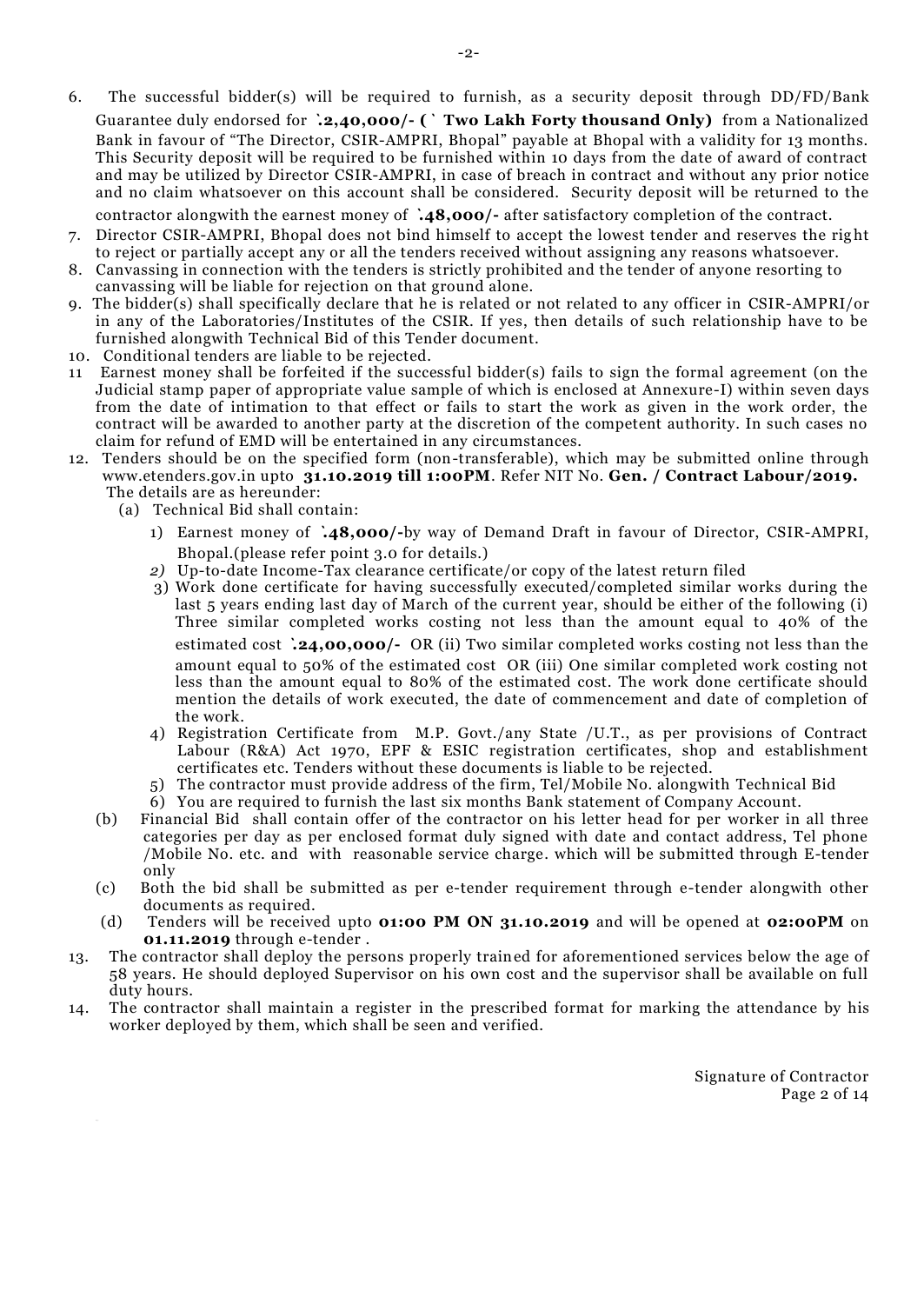- 15. In case of any theft, loss the matter will be reported to the office. If after a departmental enquiry, it is found that the loss has occurred due to negligence of the contractor's workers on duty, the Director, CSIR-AMPRI, Bhopal will have full powers to recover the loss in full or in part from the dues or security deposit of the contractor. The decision of the Director CSIR-AMPRI, in this regard will be final and binding on the contractor.
- 16. During surprise checks by any authorized officer of the Institute, if a particular worker is found negligent/sleeping/drunk on duty the contractor will have to withdraw the worker (s) from the Institute forthwith, which may even, entail cancellation/termination of contract for the rest of the period.
- 17. The contractor will have to carry out the instructions regarding contract workers issued by the Institute from time to time.
- 18. The rate agreed to by CSIR-AMPRI and the contracting agency shall be paid during the period of the contract. However additional payment on account of enhancement of statutory/legal charges such as variable DA etc. will be paid over and above the rate agreed upon from the date as applicable.
- 19. It is the responsibility of the Contractor to make payment to his workers latest by 7th of every month POSITIVELY and claim reimbursement thereafter. The contractor in the presence of officer(s) nominated by the Lab shall make payment to his worker through 'Bearer Cheque' at his own cost. Wages shall not be less than the minimum wages under the minimum wages Act applicable for M.P. CSIR-AMPRI reserves the right to check periodically payment of wages made by him to his worker.
- 20. EPF/ESIC Contribution : Contractors taking part in this tender process must be registered with the EPF & ESIC authorities. In support of this a copy of the EPF and ESIC registration Certificate must be submitted alongwith Technical Bid of the Tender without which the tender/offer will not be considered. Those contractors who are not registered with EPF and ESIC authorities at Bhopal will have to obtain Sub-Registration Number/ Sub Code Number from EPF and ESIC authorities at Bhopal within Ten days from award of Contract. It shall be the responsibility of the contractor to deposit EPF & ESI contribution to the concerned authorities and in the local bank authorized for the purpose, within the stipulated time as per rule. In addition to this the contractor shall produce EPF /ESIC account no. of its individual contract workers within one month from the date of payment, failing which appropriate action will be initiated by the Institute.
- 21. Contractor should submit the copy of quarterly EPF return alongwith the bank challan with the bill.
- 22. In the event of a worker (s) not reporting for duty, alternate arrangements (badli worker) will be made by the contracting agency.
- 23. The contractor shall ensure his presence at a short notice when required by th e Management.
- 24. No residential accommodation will be provided to the contract workers.
- 25. Number of contract worker (s) and supervisors to be deployed shall be intimated to the office from time to time, depending on requirement of work.
- 26. The Director, CSIR- AMPRI, Bhopal reserves the right to cancel/terminate the contract at any time during the currency of the contract after giving one months notice to the contractor. The contractor on his part will have to give two months notice.
- 27. Income Tax and other dues as applicable from time to time by the Govt., shall be deducted at source from the monthly bills of the contractor.
- 28. The contractor shall issue Photo ID cards to every worker (s) duly signed and the worker (s) would be required to display them on their person while they are on the premises of CSIR-AMPRI.
- 29. The contractor should implement all the provisions laid down in various act's/Labour Legis lation which are applicable to the awarded work.
- 30. The Director, CSIR- AMPRI shall have the right to adopt any measures/set-up a system for ensuring proper performance of duty and punctuality of his worker deployed by the contractor. The number of manpower may be increased depending upon the exigency of work load to be assessed by CSIR-AMPRI, Bhopal and intimated to the contractor.

#### 31. VALIDITY OF OFFER

The offer will be kept valid for acceptance for a period of 90 days from the date of opening of tenders.

- 32. Period for carrying out the work will be one year with trial period of six months (if required) or less than that depending upon the performance, unless terminated earlier at the option of Director, CSIR-AMPRI or on the happening of any of the circumstances as mentioned below:
	- a) If, Director CSIR-AMPRI terminates the contract for any reason whatsoever on giving at least one calendar month's written notice.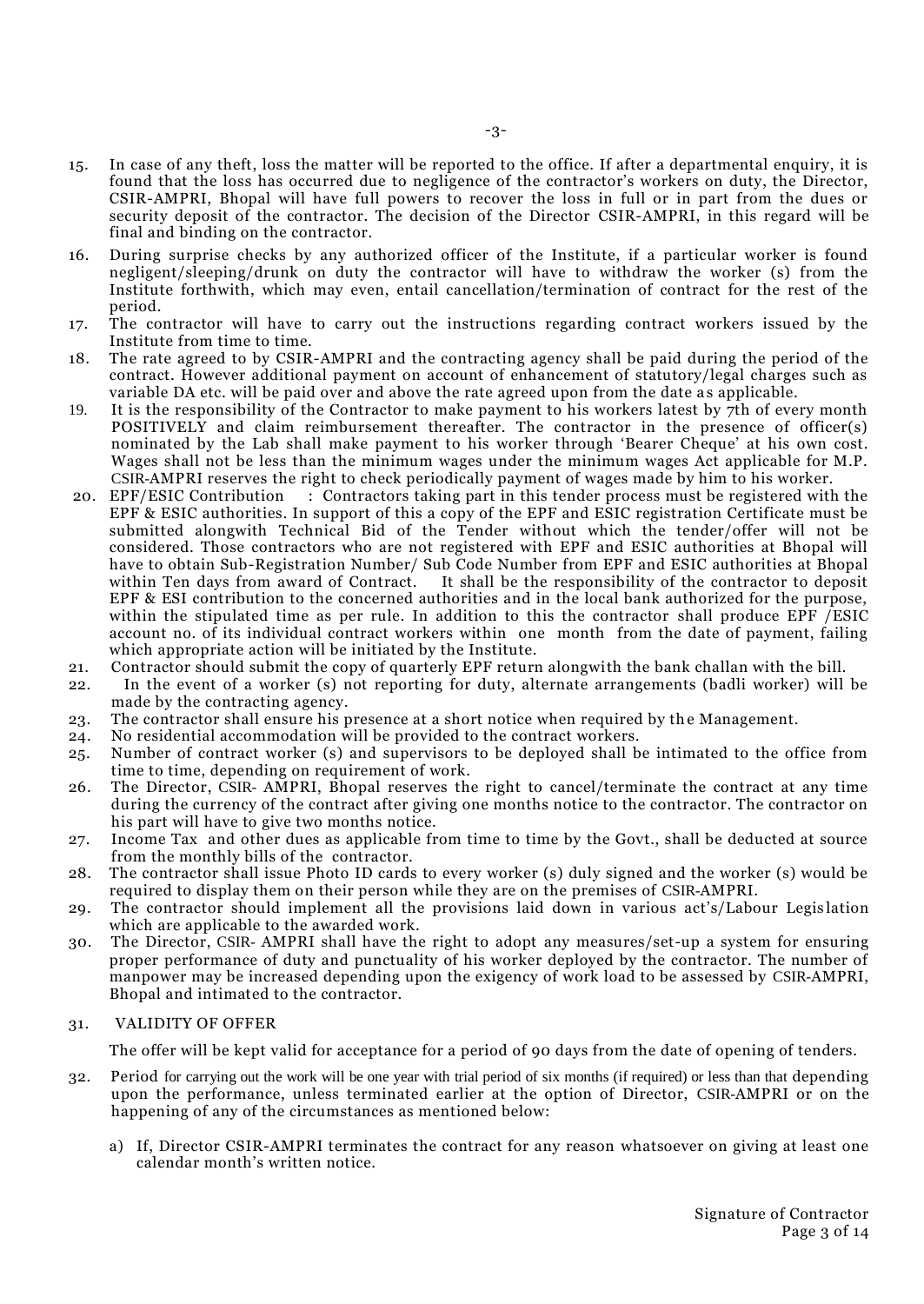- b) If the contractor fails or neglects to render the said service or any of them to the satisfaction of Director CSIR- AMPRI or if the contractor commits breach of any of his obligations hereunder and/or
- c) If the business of the contractor is wound up or dissolved or if any receiver is appointed or attachment is levied in respect of any of its properties and assets. The Contractor however will have to give two months notice for discontinuing his work.
- 33. Director CSIR-AMPRI, Bhopal reserves the right to award the whole contract to one contractor or award the contract in two or more parts at his discretion
- 34. Before tendering, for Contract the bidder(s) should inspect the site to fully acquaint himself about the condition with regard to No. of persons to be deployed, accessibility of site, nature and extent of ground, working condition at site and movement of Labour etc. required for the satisfactory execution of the work. No claim whatsoever on such account shall be entertained by the Institute in any circumstances.
- 35. Any compensation for disengagement on account of death, disability of any labourer provided for deployment in the Institute campus, even if such disability manifests after the termination of the contract shall be contractor's exclusive liability.
- 36. The contractor shall not sublet this contract or any part thereof to any other party.
- 37. The contractor or labourers engaged by him will not be on the payroll of the AMPRI and will not be entitled to any benefit as applicable to the employees of CSIR/AMPRI.
- 38. The decision of the Director, CSIR-AMPRI, regarding any disputes whatsoever arising out of the contract will be final and binding on the Contractor.
- 39. The contractor must sign and submit each paper of the Tender document in Technical Bid of their offer in token of his accepting terms & conditions of Tender document.
- 40. Tenders which do not fulfill all or any of the above conditions or are incomplete in any respect are liable to be rejected
- 41. The Director, CSIR-AMPRI, Bhopal reserves the right to accept or reject any Tender without assigning any reasons.
- 42. In case, integrity, character and behavior of any of the contractor's labourers is found doubtful, he would be replaced by contractor on receiving instructions from the authorized officer.
- 43. When the labourers supplied by the Contractor fall short of the specified number. CSIR-AMPRI reserves the right to debit proportionately per absentee manday from monthly payments due to the Contractor beside imposing penalty in the discretion of the Director, CSIR-AMPRI, Bhopal. The following rates are presently applicable/paid by the Institute for manpower for CLEANING

Services.

Statutory Payments:-

| Presently                                            | <b>Cleaning Worker (as per Deputy</b><br>Chief Labor Commissioner<br>(Central), Ministry of Labour,<br>Govt of India, Jabalpur<br>notification) |
|------------------------------------------------------|-------------------------------------------------------------------------------------------------------------------------------------------------|
| Wage                                                 | $.487$ /- per day                                                                                                                               |
| Shares-<br><b>EPF-Employers</b><br>13.61%            | .66.28/                                                                                                                                         |
| <b>ESI- Employers Shares-</b><br>4.75%               | $.23.13/-$                                                                                                                                      |
| <b>Bonus 8.33% (as</b><br><i>per</i><br>eligibility) | $.40.56/-$                                                                                                                                      |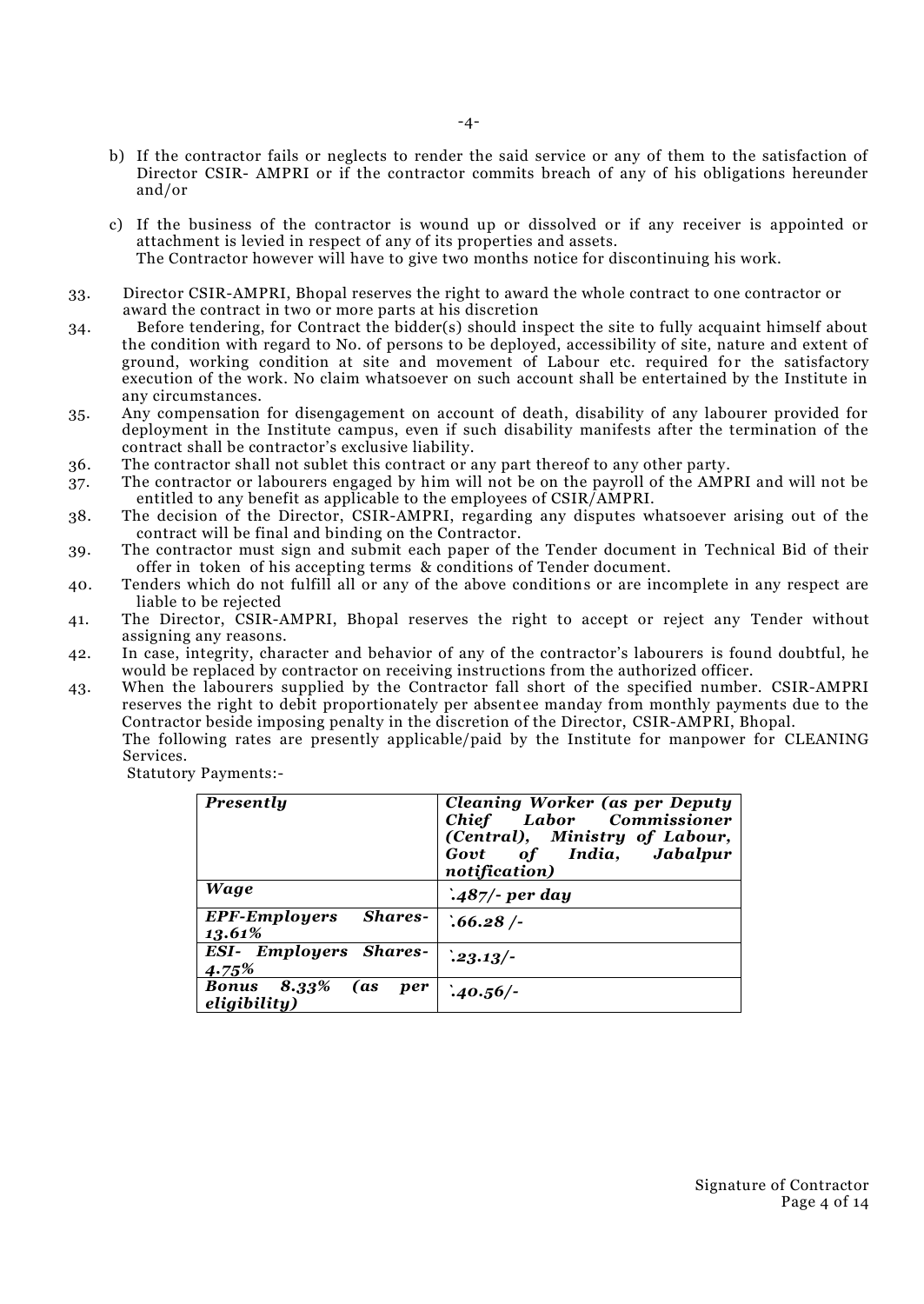- 44. The Contractor has to open full functioning office within one month in the event of the award of the contract.
- 45 In the event of any contradiction in the wordings/meaning/interpretation between the tender terms and the enclosed agreement format, the wordings/meaning/interpretation of enclosed agreement shall be treated final and binding for all purposes.
- 46 That it is expressly understood and agreed between the parties to this Agreement that the persons deployed by the Contractor for the services mentioned above shall be the employees of the Contractor for all intents and purposes and that the persons so deployed shall remain under the control and supervision of the Contractor and in no case, shall a relationship of employer and employee between the said persons and the CSIR-AMPRI/CSIR shall accrue/arise implicity or explicitly.
- 47. Any case filed by the worker(s) is to be contested by the contractor.
- 48. Indemnity Bond of appropriate value has to be executed on award of contract within seven days of award of contract (refer clause no. B 15 &16 of the draft agreement enclosed at annexure -I).
- 49. The contractor shall provide emergency medical treatment to its Contract Worker through hospital etc, in case of need, failing which any cost incurred by the AMPRI, Bhopal towards the treatment shall be recovered/adjusted from the payment due/security deposit of the Contractor .
- 50. The contractor has to deploy fulltime supervisor at his own cost to supervise the contract.
- 51. The contractor has to ensure that all statutory requirements of M.P. Govt. is fulfilled.
- 52. The contractor should adher to the rules and guidance issued by the concerned Labour Commissioner from time to time.

Signature of Contractor Page 5 of 14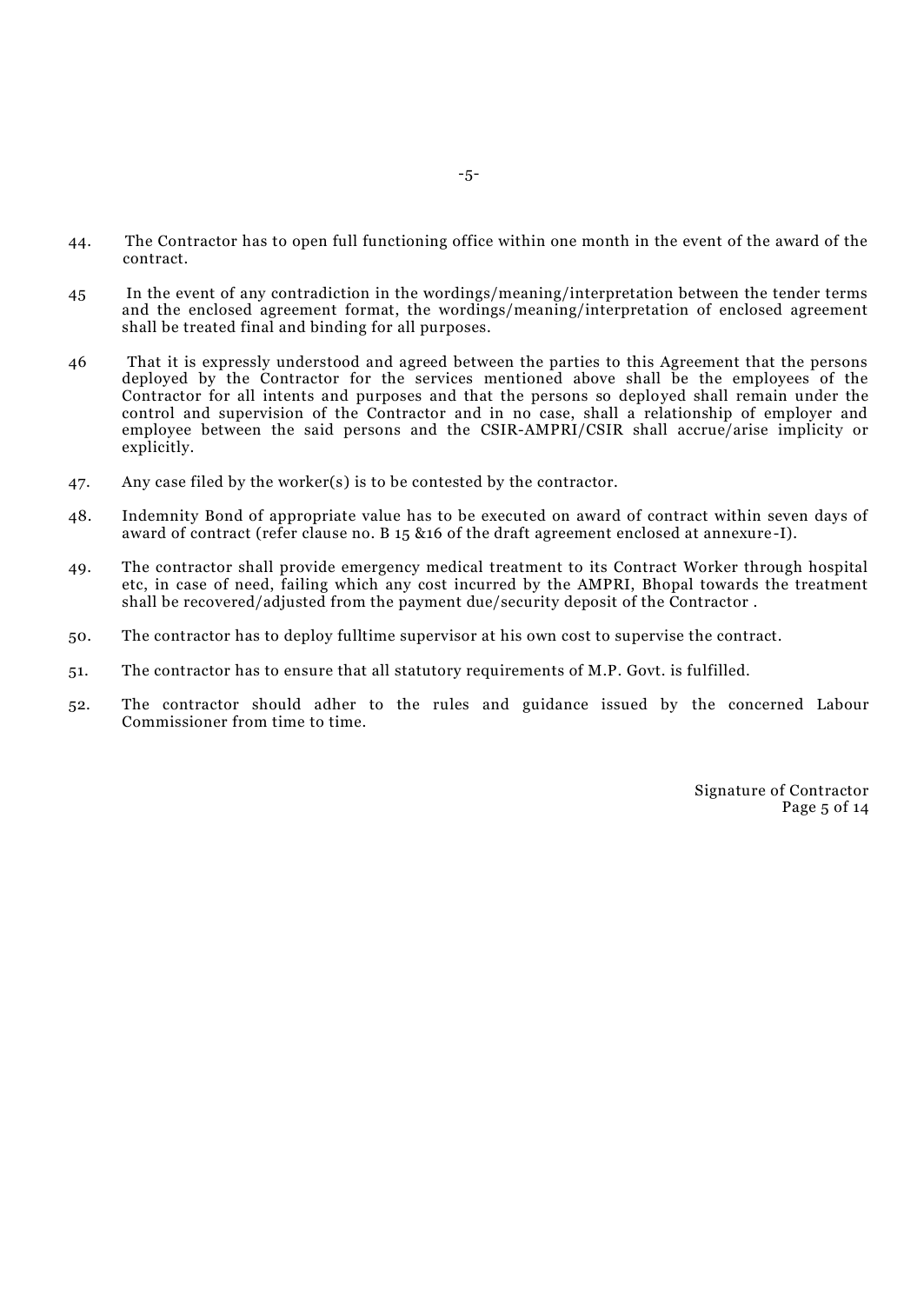#### **(Use your own letterhead)**

# **Format of Financial Bid**

(Please refer point no. 12 of Terms & Condition of tender for instruction)

To,

The Director, CSIR-ADVANCED MATERIALS & PROCESSES RESEARCH INSTITUTE, Bhopal.

Sub. :- Submission of Financial Bid of Cleaning (to be submitted through e-tender ).

| <b>Presently (Subject to revision of</b><br>wages by the Govt. of India) | Worker            |
|--------------------------------------------------------------------------|-------------------|
| <b>Wage</b>                                                              | $.487$ /- per day |
| <b>EPF-Employers Shares-13.61%</b>                                       | .66.28/           |
| <b>ESI- Employers Shares-4.75%</b>                                       | $.23.13/-$        |
| <b>Bonus 8.33% (as per eligibility)</b>                                  | $.40.56/-$        |
| <b>Service Charge</b>                                                    | % on wage         |
|                                                                          |                   |

| 1. As per provision contained in Ministry of Finance Department of       |
|--------------------------------------------------------------------------|
| Expenditure Office Memorandum No. $29(1)/2014$ /PPD dated 28.01.2014     |
| It may be noted that "if a firm quotes 'NIL' Service Charges             |
| /consideration, the bid shall be treated as unresponsive and will not be |
| considered ".                                                            |

- 2. Service Charge will be applicable only on Gross wage payment excluding GST.
- 3. Quoted amount shall be inclusive of all taxes excluding GST. GST shall be paid if applicable.
- 4. Month :- Means calendar month as per Gregorian Calendar i.e. 12 months  $365/366$  days in a year.
- 5. There will be no increase in percentage rate of service charges during the entire contract.

It is certified that I have read & understood and agree to abide by all the Terms & Conditions of the tender document.

| Signature |  |
|-----------|--|
| Name      |  |
| Seal      |  |

Place  $\frac{1}{2}$   $\frac{1}{2}$   $\frac{1}{2}$   $\frac{1}{2}$   $\frac{1}{2}$   $\frac{1}{2}$   $\frac{1}{2}$   $\frac{1}{2}$   $\frac{1}{2}$   $\frac{1}{2}$   $\frac{1}{2}$   $\frac{1}{2}$   $\frac{1}{2}$   $\frac{1}{2}$   $\frac{1}{2}$   $\frac{1}{2}$   $\frac{1}{2}$   $\frac{1}{2}$   $\frac{1}{2}$   $\frac{1}{2}$   $\frac{1}{2}$   $\frac{1$ Date  $\frac{1}{2}$  \_ \_ \_ \_ \_ \_ \_ \_ \_ \_

Note :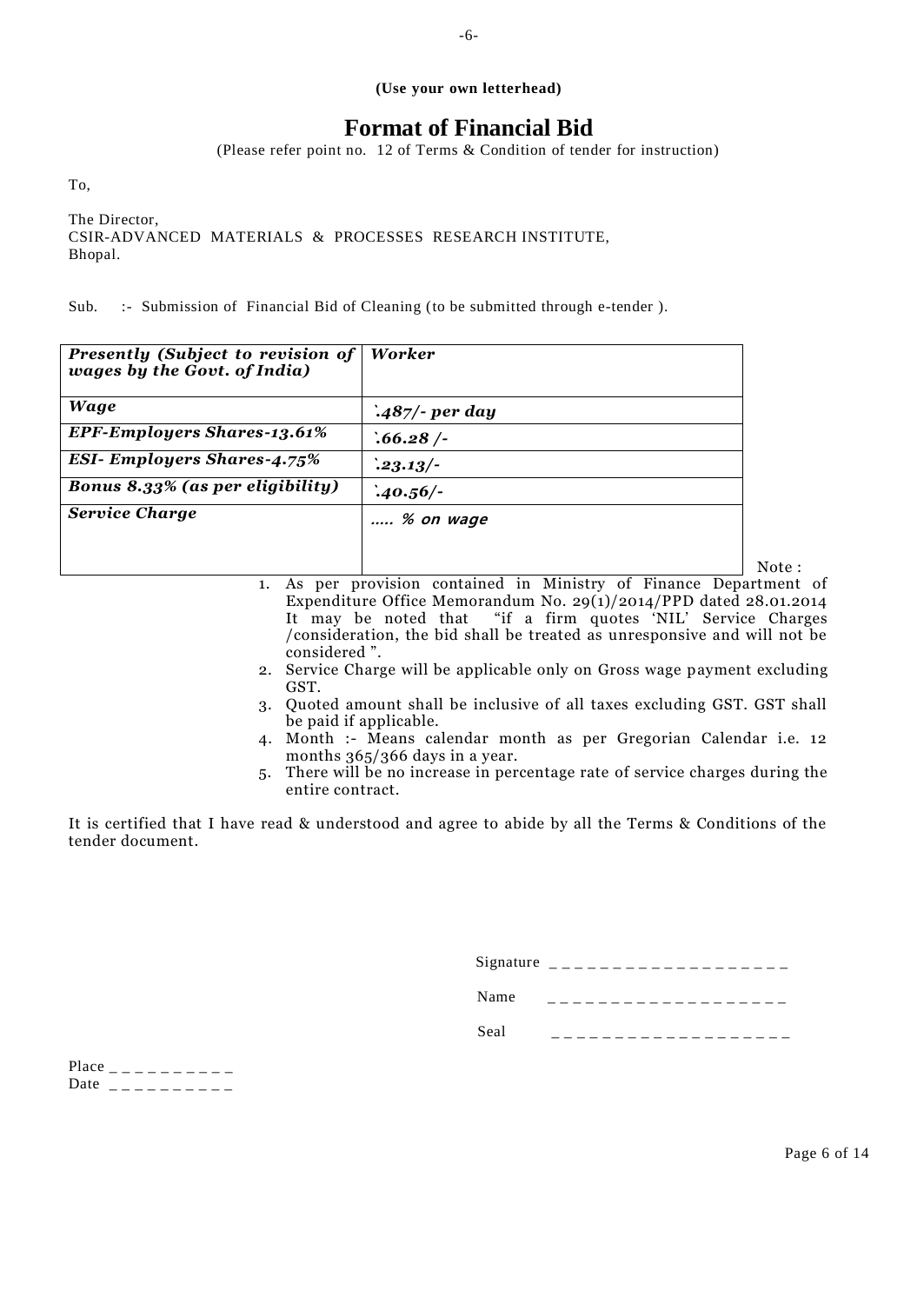# **AGREEMENT FOR CLEANING**

This AGREEMENT made on this **…………………………………………** between the COUNCIL OF SCIENTIFIC & INDUSTRIAL RESEARCH, a Society registered under the Societies Registration Act and having its office at "Anusandhan Bhawan', Rafi Marg, New Delhi (hereinafter referred to as AMPRI, BHOPAL) which expression shall unless repugnant to the context or meaning thereof be deemed to mean and include its successors and assigns of the ONE PART.

#### And

M/S …………………………………………………………………………………………. (hereinafter referred to as Contractor ) which expression shall unless repugnant to the context or meaning thereof be deemed to mean and include its successors and assigns of the OTHER PART.

WHEREAS the CSIR/AMPRI, BHOPAL is desirous of giving a job contract for providing the Job contract for cleaning arrangement at Advanced Materials & Processes Research Institute, Bhopal (Name of the Lab./Instt.) Which is a constituent unit of CSIR/ AMPRI, BHOPAL (hereinafter referred to as Lab./Instt.) and whereas the contractor has offered to provide the Cleaning arrangement on the terms and conditions hereinafter stated.

WHEREAS Contractor has represented that he is a registered Contractor under the provisions of Contract Labour (Regulation and Abolition Act), 1970 and has further represented that he is eligible to get this contract and there is no legal or any other bar for him in this respect. Any obligations and/or formalities which are required to be fulfilled under the said Act or any amendment thereto for the purpose of entering into and/or execution of this contract shall be carried out by the contractor at his own expenses, etc and the contractor shall report the compliance thereof to the CSIR/ AMPRI, BHOPAL. The contractor shall be solely liable for any violation of the provisions of the said Act or any other Act.

WHEREAS CSIR/ AMPRI, BHOPAL has agreed to award the contract of work of Cleaning hereinafter mentioned as work assigned details of which are given at Annexure 'A'.

ANDWHEREAS the contractor has agreed to furnish to the Lab/Instt. a security deposit of Rs…………/- (Rupees …………………… only) by way of Bank Guarantee or Fixed Deposit Receipt.

NOW THEREFORE BY THESE ARTICLES AND ON THE PREMISES mentioned above, the parties have agreed to as under:-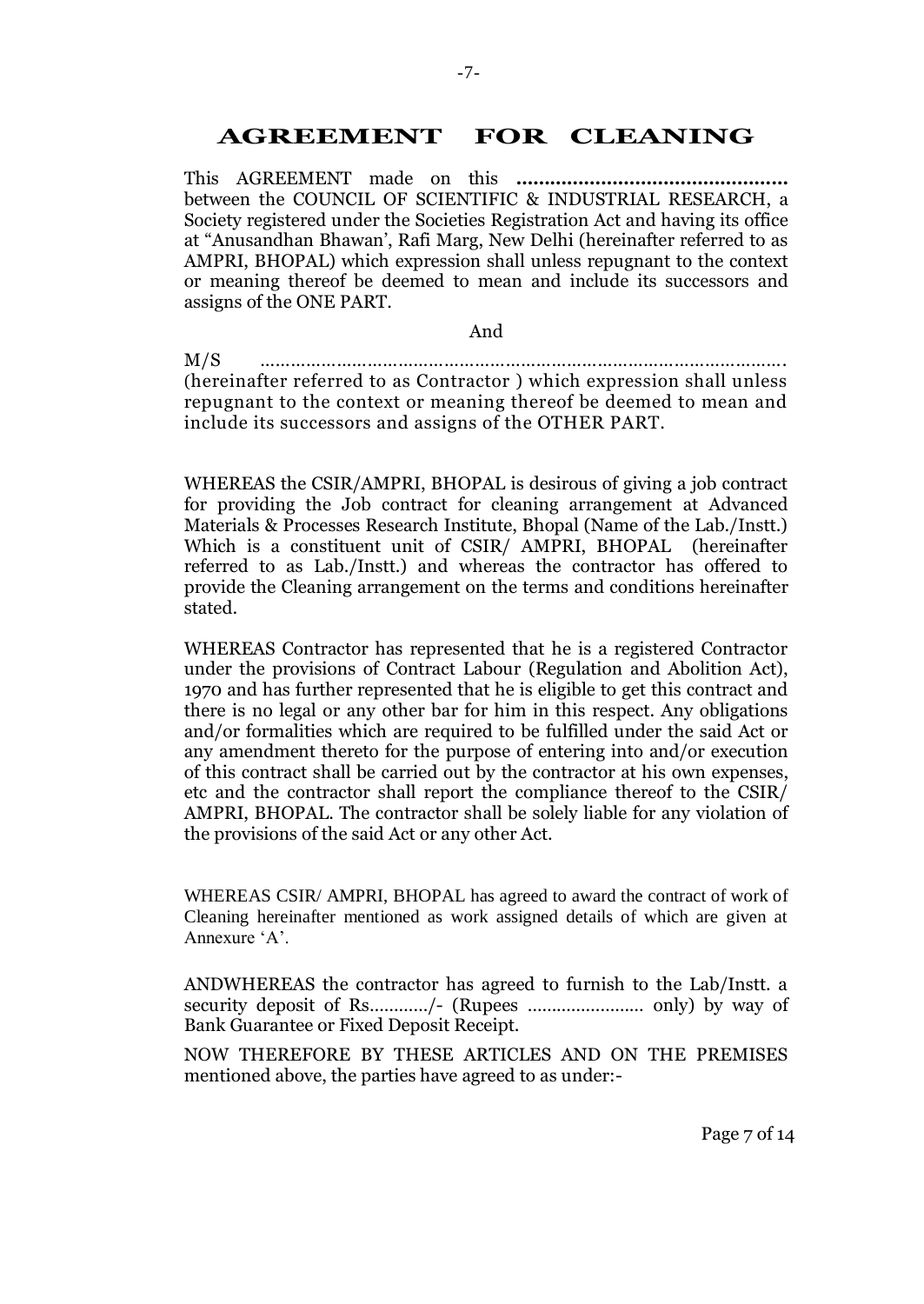## **A. GENERAL CONDITIONS**

1. That it is expressly understood and agreed between the parties to this Agreement that the persons deployed by the contractor for the services mentioned above shall be the employees of the contractor for all intents and purposes and that the persons so deployed shall remain under the control and supervision of the contractor and in no case, shall a relationship of employer and employee between the said persons and the CSIR/ AMPRI, Bhopal shall accrue/arise implicitly or explicitly.

2. That on taking over the responsibility of providing Cleaning arrangements, the contractor shall formulate the mechanism and duty assignment of work to its personnel in consultation with the CSIR/Director, AMPRI, Bhopal or his nominee. Subsequently, the contractor shall review the work assigned from time to time and advise the CSIR/Director AMPRI, Bhopal for further streamlining their system. The contractor shall further be bound by and carry out the directions/instructions given to him by the CSIR/Director AMPRI, Bhopal or the officer designated by the Director in this respect from time to time.

3. That the CSIR/Director, AMPRI, Bhopal or any other person authorized by the Director shall be at liberty to carry out surprise check on the persons as deployed by the contractor in order to ensure that persons deployed by him are doing their duties.

4. That in case any of the persons so deployed by the contractor does not come upto the mark or does not perform his duties properly or commits misconduct or indulges in any unlawful riots or disorderly conduct, the contractor shall immediately withdraw and take suitable action against such persons on the report of the CSIR/ the Director, AMPRI, Bhopal in this respect. Further, the contractor shall immediately replace the particular person so deployed on the demand of the CSIR/Director, AMPRI, Bhopal in case of any of the aforesaid acts on the part of the said person.

## **B. CONTRACTOR'S OBLIGATIONS**

1. That the Contractor shall carefully and diligently perform the work assigned to him as mentioned at Annexure-'A' as deemed fit by him in consultation with the Institute.

2. That for performing the assigned work, the Contractor shall deploy medically and physically fit persons. The Contractor shall ensure that the persons are punctual and disciplined and remain vigilant in performance of their duty.

3. That the contractor shall submit details such as, names, parentage, residential address, age etc. of the persons deployed by him in the premises of the Institute for the purpose of proper identification of the employees of the contractor deployed at various points, he shall issue identity cards bearing their photographs/identification, etc. and such employees shall display their identity cards at the time of duty.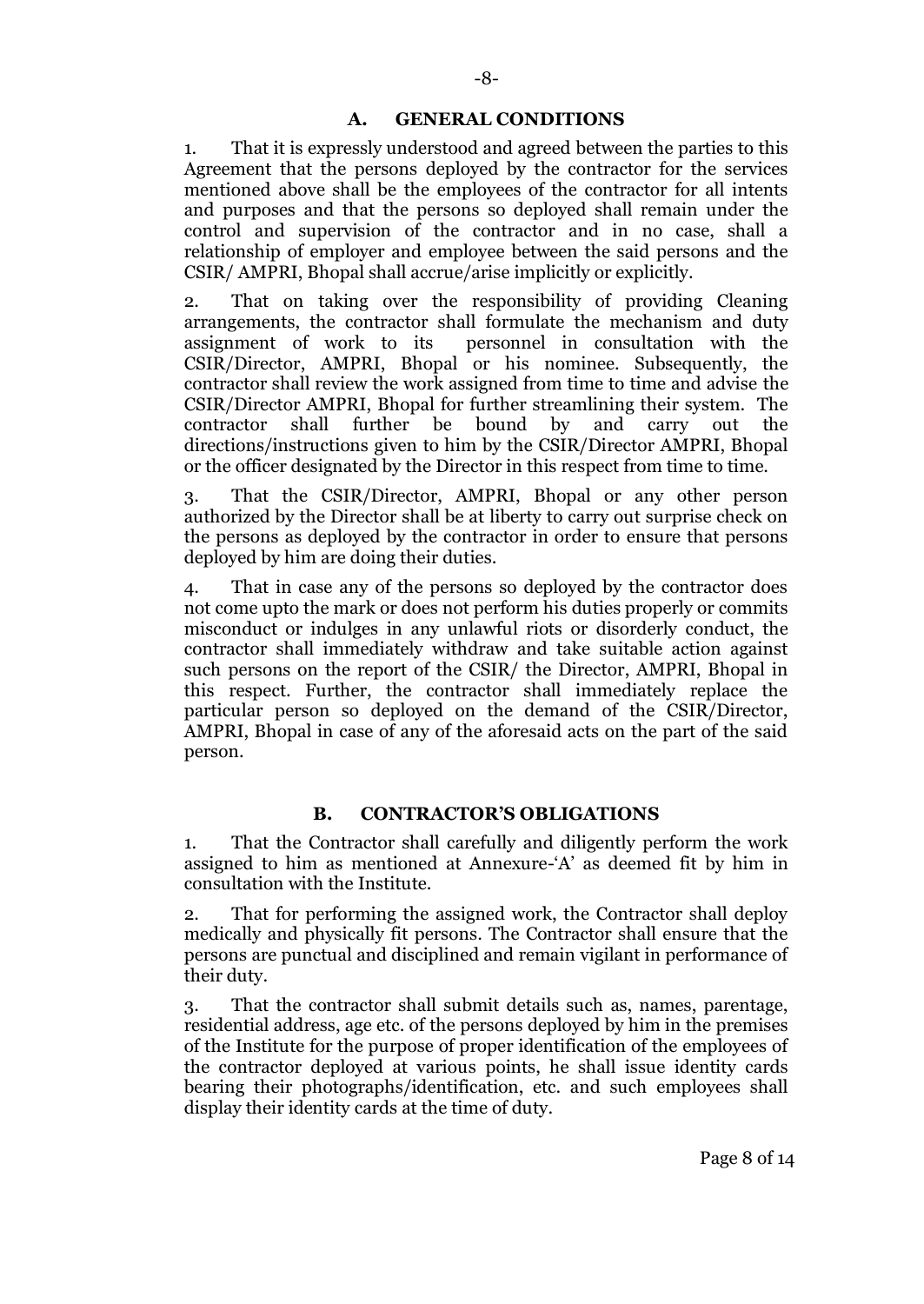4. That the Contractor shall be liable for payment of wages and all other dues which they are entitled to receive under the various labour laws and other statutory provisions.

5. That the contractor shall at their own cost, if required take necessary insurance cover in respect of the aforesaid services rendered to CSIR/AMPRI, Bhopal and shall comply with the statutory provisions of Contract Labour (Regulation & Abolition) Act, 1970; Employees State Insurance Act; Workman's Compensation Act, 1923; Payment of Wages Act,1936; The Employees Provident Fund (and Miscellaneous Provisions) Act 1952; The Payment of Bonus Act, 1965; The Minimum Wages Act, 1948; Employer's Liability Act, 1938; Employment of Children Act, 1938. Maternity Benefit Act and/ or any other Rules/regulations and or statutes that may be applicable to them.

6. That the Contractor shall be solely responsible for any violation of provision of the labour laws or any other statutory provisions and shall further keep the CSIR/ AMPRI, BHOPAL indemnified from all acts of omission, fault, breaches and/ or any claim, demand, loss, injury and expense arising out from the non compliance of the aforesaid statutory provisions. Contractor's failure to fulfill any of the obligations hereunder and/or under the said Acts, rules/regulations and/or any bye-law or rules framed under or any of these, the CSIR/ AMPRI, BHOPAL shall be entitled to recover any of the such losses or expenses, which it may have to suffer or incur on account of such claims, demands, loss, or injury, from the contractors monthly payments.

7. That the contractor shall be required to maintain permanent attendance register/roll within premises which will be open for inspection and checking by the authorized officers of CSIR/ AMPRI Bhopal.

8. That the Contractor shall make payment of wages, etc. to the persons so deployed in the presence of representative of CSIR/the Director, AMPRI, Bhopal as per rule and then claim reimbursement thereafter and shall on demand furnish copies of wage register/muster roll, etc. to the Lab./Instt. for having paid all the dues to the persons deployed by him for the work under the Agreement. This obligation is imposed on the Contractor to ensure that he is fulfilling his commitments, towards his employees so deployed, under various Labour Laws, having regard to the duties of CSIR/ AMPRI, BHOPAL in this respect as per the provisions of Contract Labour (Regulation and Abolition) Act, 1970. The Contractor shall comply with or cause to be complied with the Labour regulations from time to time in regard to payment of wages, wage period deductions from wages, recovery of wages not paid and deductions unauthorisedly made, maintenance of wages book, wage slip, publication of scale of wages and terms of employment, inspection and submission of periodical returns.

Page 9 of 14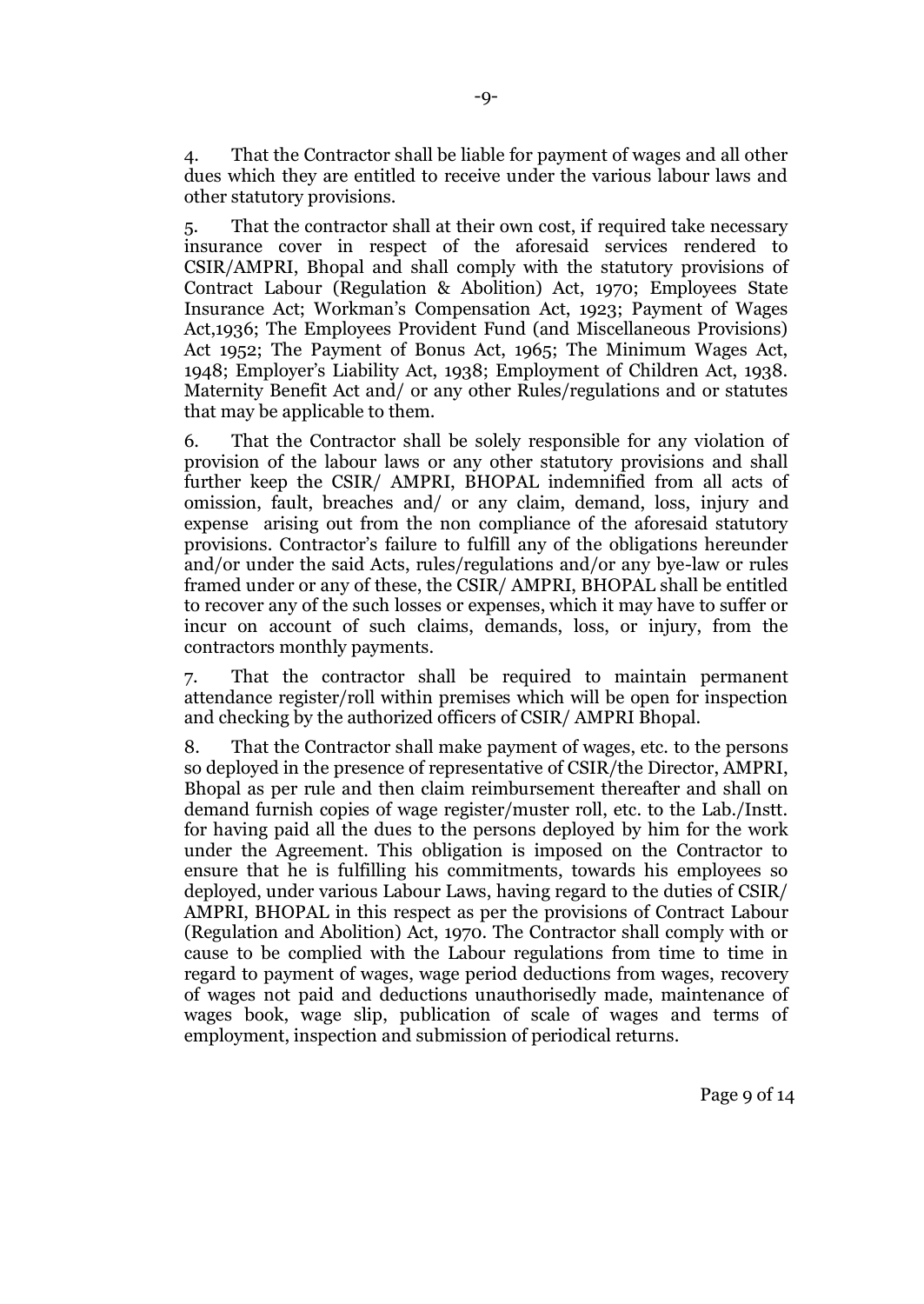9. That the contractor shall submit the proof of having deposited the amount of ESI & EPF contributions towards the persons deployed at CSIR/ AMPRI, Bhopal buildings in their respective names before submitting the bill for the subsequent month. In case the contractor fails to do so, the amount claimed towards ESI & EPF contribution will be withheld till submission of required documents.

10. The Contractor shall take all reasonable precautions to prevent any unlawful riot or disorderly conduct or acts of his employees so deployed and ensure preservation of peace and protection of persons and property of CSIR/ AMPRI, BHOPAL.

11. That the Contractor shall deploy his persons in such a way that they get weekly rest. The working hours/leave for which the work is taken from them do not violate relevant provisions of Shops and Establishment Act. The Contractor shall in all dealings with the persons in his employment have due regard to all recognized festivals, days of rest and religious or other customs. In the event of the Contractor committing a default or breach of any of the provisions of the Labour Laws including the provisions of Contract Labour (Regulation and Abolition) Act, 1970 as amended from time to time or in furnishing any information, or submitting or filling any statement under the provisions of the said regulations and rules which is materially incorrect, he shall without prejudice to any other liability pay to the CSIR/Director of the AMPRI, Bhopal a sum as may be claimed by CSIR/ AMPRI, BHOPAL.

12. The Contractor shall remove all workers deployed by him on termination of the contract or on expiry of the contract from the premises of the CSIR/ AMPRI, Bhopal and ensure that no such person shall create any disruption/hindrance/problem of any nature in CSIR/ AMPRI, Bhopal either explicitly or implicitly.

13. The security money so deposited shall be liable to be forfeited or appropriated in the event of unsatisfactory performance of the Contractor and / or loss/ damage if any sustained by the Institute on account of the failure or negligence of the workers deployed by him or in the event of breach of the agreement by the Contractor.

14. The security will be refunded to the Contractor within one month of the expiry of the contract only on the satisfactory performance of the contract.

Page 10 of 14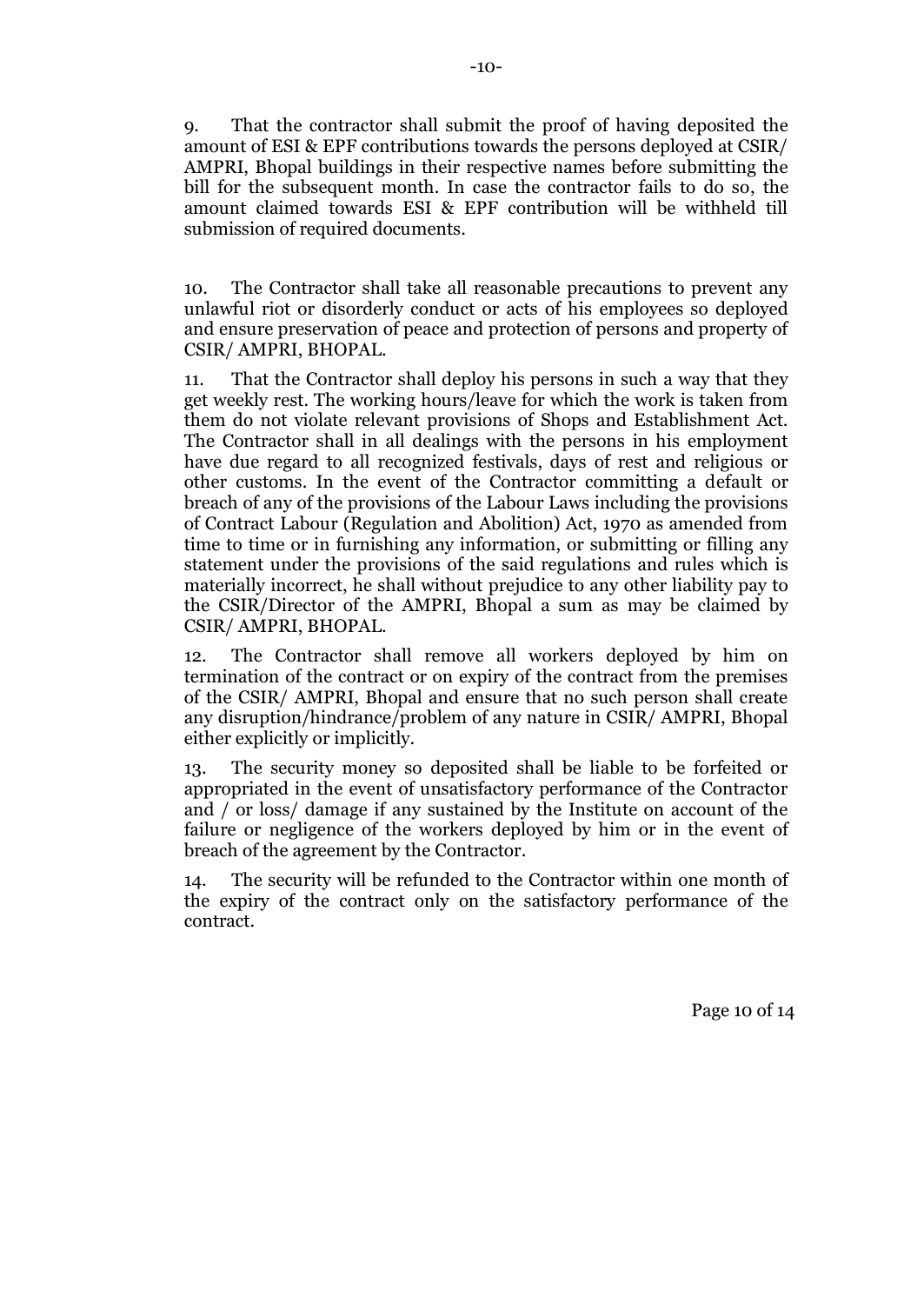15. That the Contractor shall keep the CSIR/ AMPRI, BHOPAL indemnified against all claims whatsoever in respect of the employees deployed by the Contractor. In case any employees of the Contractor so deployed enters in dispute of any nature whatsoever, it will be the primary responsibility of the Contractor to contest the same. In case CSIR/ AMPRI, BHOPAL is made party and is supposed to contest the case, the CSIR/ AMPRI, BHOPAL will be reimbursed for the actual expenses incurred towards Counsel fee and other expenses which shall be paid in advance by the Contractor to CSIR/ AMPRI, BHOPAL on demand. Further, the Contractor shall ensure that no financial or any other liability comes on CSIR/ AMPRI, BHOPAL in this respect of any nature whatsoever and shall keep CSIR/ AMPRI, BHOPAL indemnified in this respect.

16. The Contract shall further keep the CSIR/ AMPRI, BHOPAL indemnified against any loss to the CSIR/ AMPRI, BHOPAL property and assets. The CSIR/ AMPRI, BHOPAL shall have further right to adjust and/or deduct any of the amounts as aforesaid from the payment due to the Contractor under this contract.

### **C. AMPRI, BHOPAL'S OBLIGATIONS**

1. That in consideration of the services rendered by the contractor as stated above, he shall be paid **service charge @ ………% on minimum wage on monthly basis which shall remain fixed throughout the contractual period.** Such payment shall be reimbursed to the contractor after the workers have been paid monthly wage on or before the  $7<sup>th</sup>$  day of the month on the basis of the bills raised by the contractor and duly certified by the officer designated by Institute in this regard.

2. That the aforesaid service charge has been agreed to be paid by CSIR/ AMPRI, Bhopal to the contractor every month.

3. That payment on account of enhancement/escalation charges on account of revision in wages by the appropriate Government from time to time shall be payable by the CSIR/ AMPRI, Bhopal to the contractor.

4. That the CSIR/ AMPRI, Bhopal shall reimburse the amount of service tax, if any, paid by the contractor to the authorities on account of the services rendered by him. This reimbursement shall be admissible on production of proof of deposit of the same by the contractor.

Page 11 of 14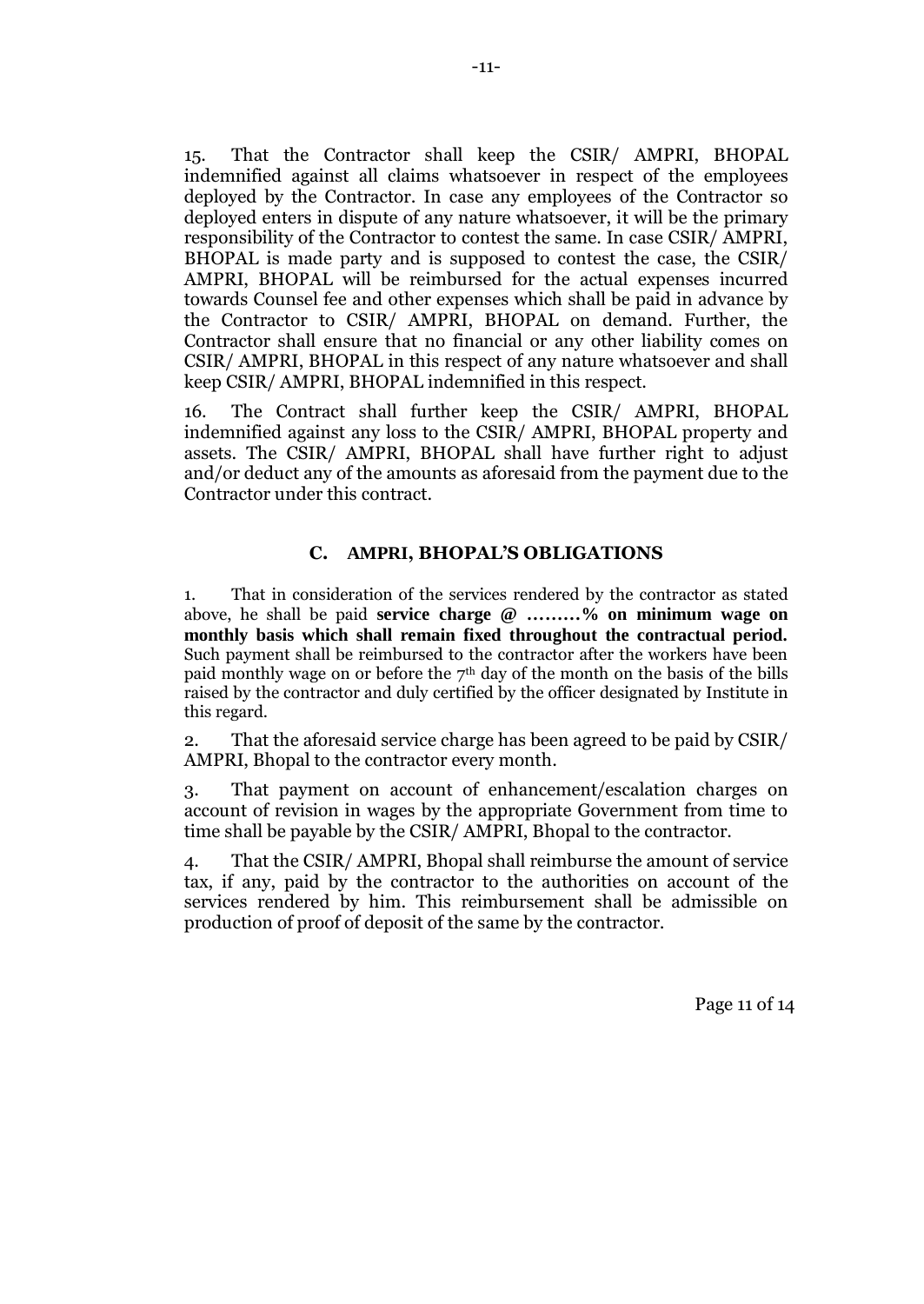### **D. PENALTIES / LIABILITIES**

1. That the Contractor shall be responsible for faithful compliance of the terms and conditions of this agreement. In the event of any breach of the agreement, the same may be terminated and the security deposit will be forfeited and further the work may be got done from another agency at his risk and cost.

2. That if the Contractor violates any of the terms and conditions of this agreement or commits any fault or their services are not to the entire satisfaction of officer authorized by the Director of the Institute in this behalf, a penalty leading to a deduction up to maximum of 10% of the total amount of bill for a particular month will be imposed.

## **E. COMMENCEMENT AND TERMINATION**

1. That this agreement shall come into force w.e.f. **…………** and shall remain in force for a period of ……….. i.e. upto **…………….**. This agreement may be extended on such terms and conditions as are mutually agreed upon.

2. That this agreement may be terminated on any of the following contingencies:-

a) On the expiry of the contract period as stated above

b) By giving one month's notice by CSIR/ AMPRI, Bhopal on account of :

i) committing breach by the Contractor of any of the terms and conditions of this agreement.

ii) assigning the contract or any part thereof to any sub contractor by the Contractor without written permission of the Laboratory/Institute.

c) On contractor being declared insolvent by competent Court of Law.

During the notice period for termination of the contract, in the situation contemplated above, the contractor shall keep on discharging his duties as before till the expiry of notice period.

### **F. ARBITRATION**

1. In the event of any question, dispute/difference arising under the agreement or in connection herewith (except as to matters the decision of which is specially provided under this agreement) the same shall be referred to the sole arbitration to DG, CSIR or his nominee.

Page 12 of 14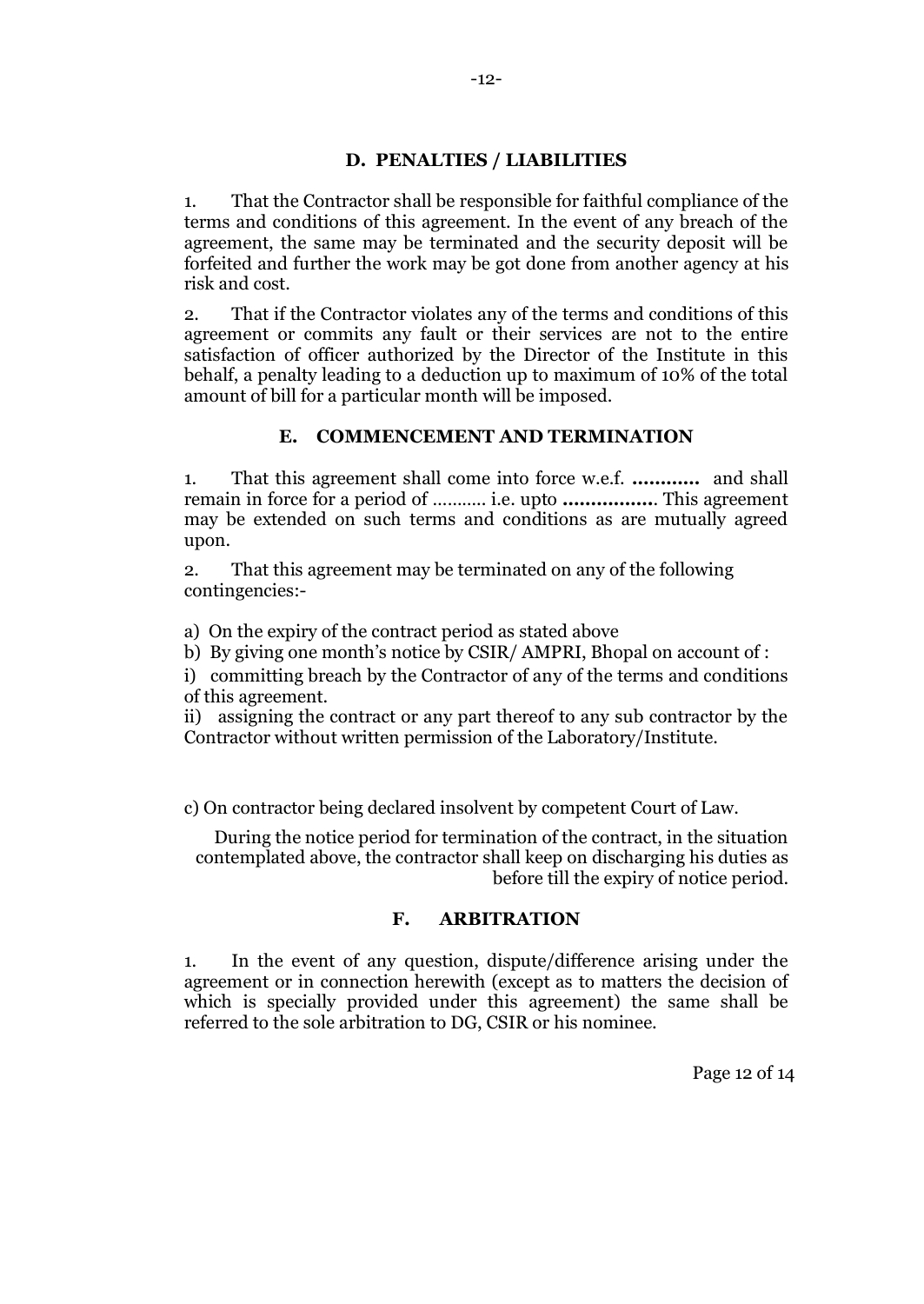2. The award of the arbitrator shall be final and binding on the parties. In the event of such arbitrator to whom the matter is originally referred is being transferred or vacating his office or resigning or refusing to work or neglecting his work or being unable to act for any reason whatsoever, the Director-General, CSIR shall appoint another person to act as arbitrator in place of the out-going arbitrator in accordance with the terms of this agreement and the persons so appointed shall be entitled to proceed with the reference from the stage at which it was left by his predecessor.

3. The Arbitrator may give interim award(s) and/or directions, as may be required.

4. Subject to the aforesaid provisions, the Arbitration & Conciliation Act, 1996 and the rules made hereunder and any modification thereof from time to time being in force shall be deemed to apply to the arbitration proceedings under this clause.

IN WITNESS WHEREOF the parties hereto have signed these presents on the date, month and year first above written.

## **For and on behalf of The Contractor**

 For and on behalf of Advanced Materials & Processes Research Institute Formerly : Regional Research Laboratory, (Council of Scientific & Industrial Research) Hoshangabad Road, Near Habibganj Naka, Bhopal - 462026 (M.P.)

WITNESS

1. \_ \_ \_ \_ \_ \_ \_ \_ \_ \_ \_ \_ \_

2. \_ \_ \_ \_ \_ \_ \_ \_ \_ \_ \_ \_

Page 13 of 14